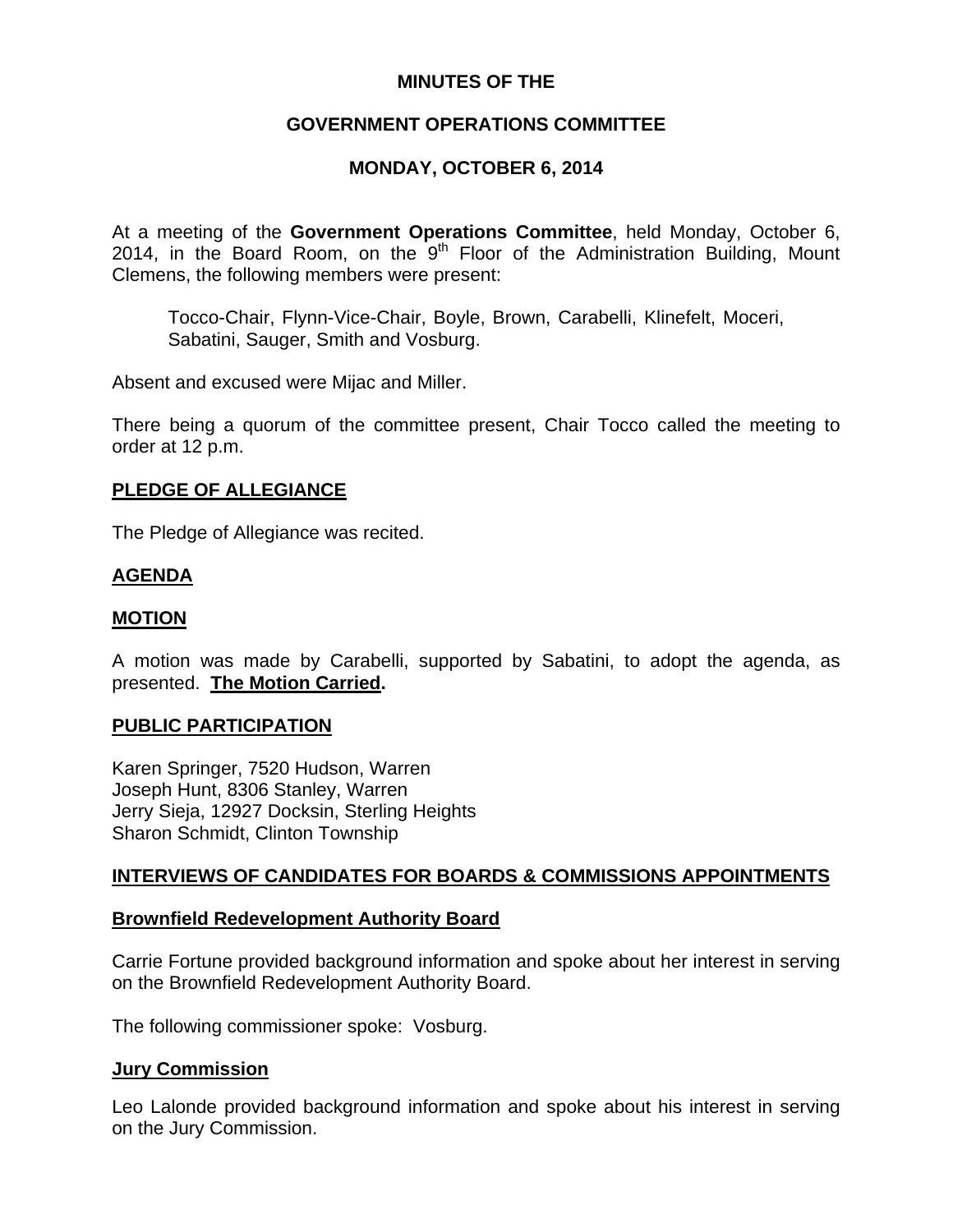## **Social Services Board**

The following individuals provided background information and spoke about their interest in serving on the Social Services Board:

Margaret Hader Thomas Ensign Jeremy Fisher Kevin Haynes Robert Jones Kindra Speech James Timpa

Chair Tocco stated that all of the appointments will be made at the October  $9<sup>th</sup>$  Full Board meeting.

#### **MOTION**

A motion was made by Carabelli, supported by Sauger, to receive and file the interviews. **The Motion Carried.** 

### **AMENDED PEER GROUP MEMBER APPOINTMENTS FOR MACOMB COUNTY REMONUMENTATION PROGRAM, RETROACTIVE TO JUNE 12, 2014/CLERK/ REGISTER OF DEEDS**

#### **COMMITTEE RECOMMENDATION – MOTION**

A motion was made by Vosburg, supported by Brown, to recommend that the Board of Commissioners approve the appointments of professional surveyors: Christopher Asiala, P.S. #49376, Mike DeDecker, P.S. #44282, Robert Drouillard, P.S. #52517, John Fenn, P.S. #23505, Huston Kennedy, P.S. #17623, Derek Kosicki, P.S. #43058 and Roger Stecker, P.S. #30103 as Peer Review Group members for the Macomb County Remonumentation Program, per MCL 54.269b, retroactive to June 12, 2014; further, a copy of this Board of Commissioners' action is directed to be delivered forthwith to the Office of the County Executive. **THE MOTION CARRIED.**

#### **PURCHASE AND INSTALLATION OF COURTHOUSE KIOSKS WITH CASH DISPENSER FROM COURTHOUSE TECHNOLOGIES, LTD./CLERK/REGISTER OF DEEDS**

In attendance to provide an overview were Carmella Sabaugh, County Clerk/Register of Deeds; Todd Schmitz, Chief Deputy County Clerk, and Genafer Brewer, Jury Supervisor.

Mr. Schmitz stated that they have decreased staff from three budgeted employees to one and Ms. Brewer has looked at ways to improve customer service while providing for the needs of the courtrooms.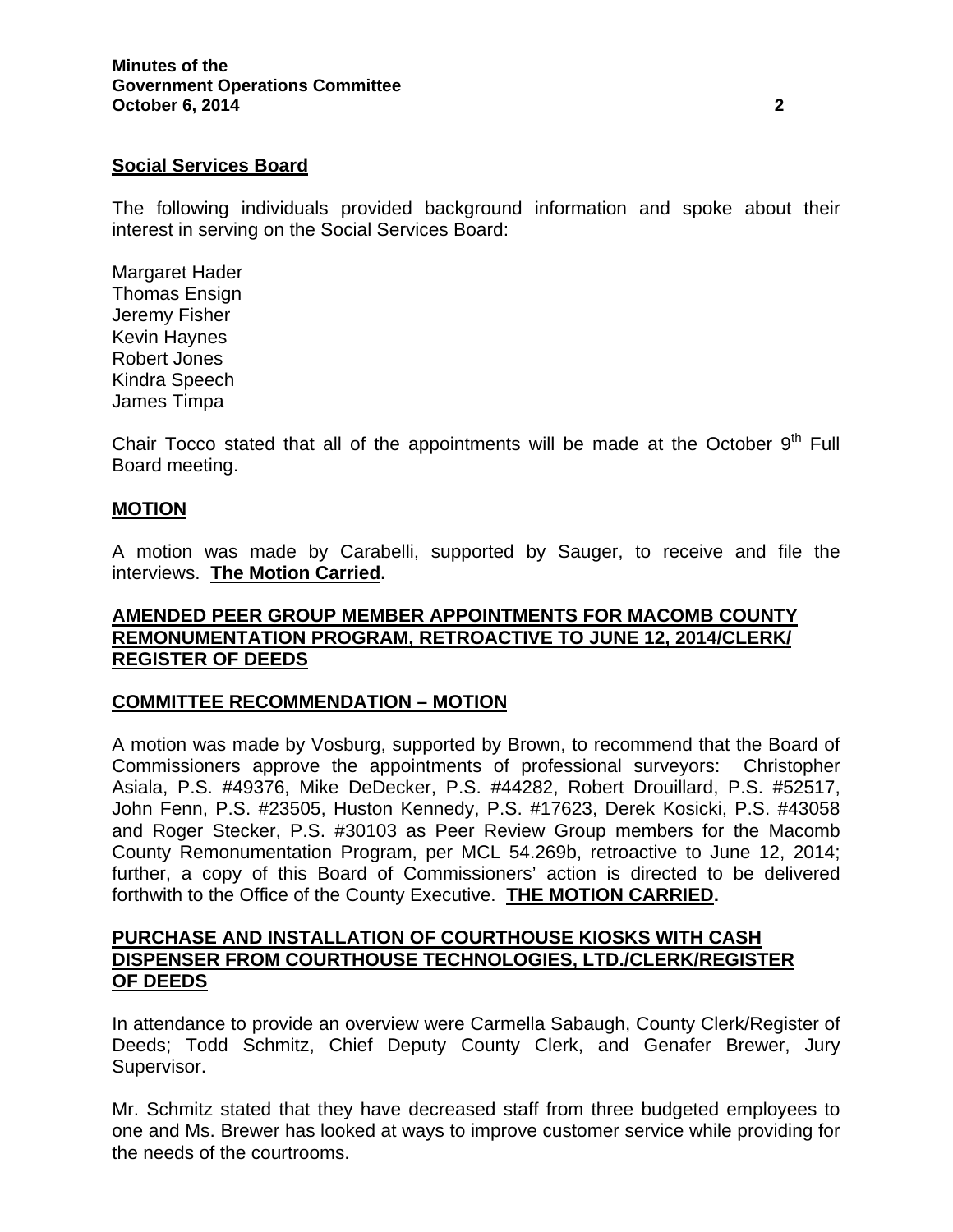The following commissioners spoke: Boyle, Brown, Carabelli, Vosburg, Klinefelt, Sabatini and Flynn.

## **MOTION**

A motion was made by Flynn, supported by Sauger, to forward to the Finance Committee a recommendation to authorize the Macomb County Clerk/Register of Deeds to purchase and install two courthouse kiosks with cash dispenser at a one time cost of \$35,000 and annual support not to exceed \$6,800 per year; the Clerk's Office currently has a credit through Courthouse Technologies of \$45,555.20; the one time cost would be applied to the credit; on-going annual support of \$6,800 is available in fund/org 10116601/80185. **The Motion Carried with Brown, Carabelli and Sabatini voting "No."** 

## **PURCHASE AND INSTALLATION OF FOUR ADDITIONAL SELF-SERVICE JURY KIOSKS/CLERK/REGISTER OF DEEDS**

#### **MOTION**

A motion was made by Moceri, supported by Klinefelt, to forward to the Finance Committee a recommendation to authorize the Macomb County Clerk/Register of Deeds to purchase and install four additional self-service kiosks, at a one time cost of \$15,000 and annual support not to exceed \$2,800 per year; funds are available in fund/org 10116601/97002 for the one time cost and fund/org 10116601/80185 for the annual support. **The Motion Carried.** 

## **PURCHASE OF JURY MANAGEMENT SYSTEM TABLET SOFTWARE FROM COURTHOUSE TECHNOLOGIES, LTD./CLERK/REGISTER OF DEEDS**

Jury Supervisor Genafer Brewer gave an overview.

#### **MOTION**

A motion was made by Flynn, supported by Vosburg, to forward to the Finance Committee a recommendation to authorize the Macomb County Clerk/Register of Deeds to purchase the Courthouse Tablet software at a one time cost of \$10,000 and annual support not to exceed \$1,500 per year; the Clerk's Office currently has a credit through Courthouse Technologies of \$45,555.20; the one time cost would be applied to the credit; on-going annual support of \$1,500 is available in fund/org 10116601/80185. **The Motion Carried with Carabelli voting "No."** 

## **CHANGE IN RATE OF PAY FOR JURORS TO FLAT FEE/CLERK/ REGISTER OF DEEDS**

Jury Supervisor Genafer Brewer gave an overview.

The following commissioners spoke: Carabelli, Brown and Klinefelt.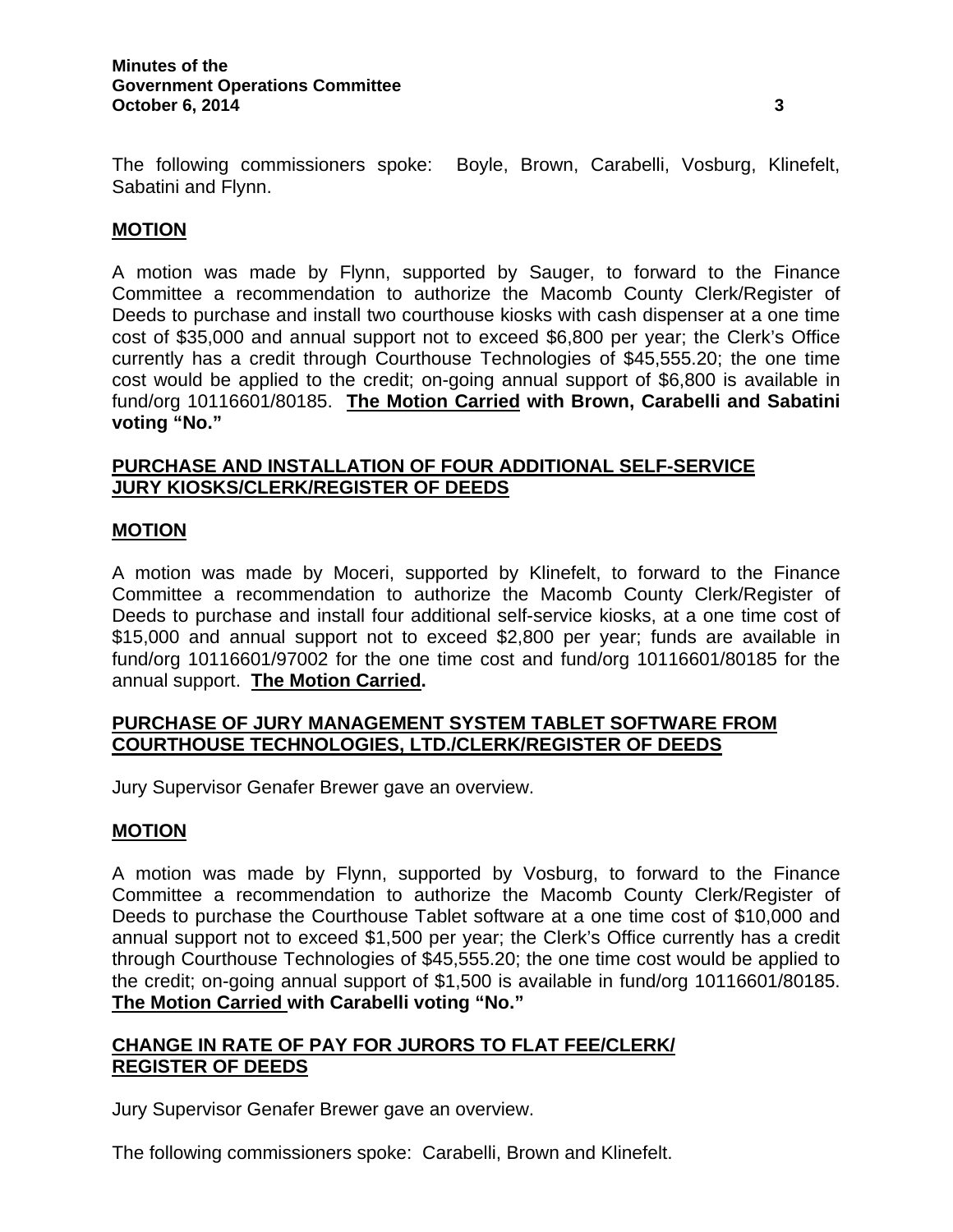## **MOTION**

A motion was made by Klinefelt, supported by Boyle, to forward to the Finance Committee a recommendation to approve a change in rate of pay for jurors to a flat rate so that the payments are divisible by \$5 and will include a transportation fee instead of mileage; the rate of pay is set by MCL 600.1344 which authorizes the County Board of Commissioners to set any rate above the minimum. Rates would be changed as follows: first day ½ day of service from \$12.50 plus .10 per mile to \$15; first day full day from \$25 plus .10 per mile to \$30; subsequent  $\frac{1}{2}$  day from \$20 plus .10 per mile to \$25; subsequent full day from \$40 plus .10 per mile to \$45; the new rate of pay would be in compliance with state law and will allow jurors to be paid day of service through a new cash dispenser kiosk; the annual net increase in juror expense would be \$36,661.78; the amount is available in the fund/org  $10111301/80901 - jury$  fees; jury fees are reimbursed at a two tiered rate and that will remain unaffected as the state does not pay for mileage. **The Motion Carried with Brown, Carabelli and Sabatini voting "No."** 

Chair Tocco asked to move #12 up. There were no objections.

## **PRESENTATION ON GREAT LAKES WATER AUTHORITY – FOCUS ON OPERATIONS AND MAINTENANCE**

Board Chair Flynn shared an overview presentation regarding the proposed Great Lakes Water Authority (GLWA) agreement which focused on the specific topic areas of operations and maintenance. Information included financial estimates, decisions that will fall under the oversight of the GLWA, transitional situations and DWSD customer facts. Distributed documents included a printed copy of the presentation, RFI response from the Office of County Executive and Public Works correspondence.

Public Works Commissioner Anthony Marrocco provided testimony pertaining to membership makeup of the GLWA, voting issues and lease payment amount.

Assistant County Executive Melissa Roy offered a brief commentary regarding the formation process of the GLWA.

The following commissioners spoke: Carabelli, Brown, Boyle, Vosburg, Sauger and Flynn.

#### **MOTION**

A motion was made by Carabelli, supported by Sauger, to receive and file the presentation on the Great Lakes Water Authority. **The Motion Carried.** 

#### **CORPORATION COUNSEL MONTHLY REPORT**

John Schapka summarized the report. He spoke about two new cases and four cases that were resolved.